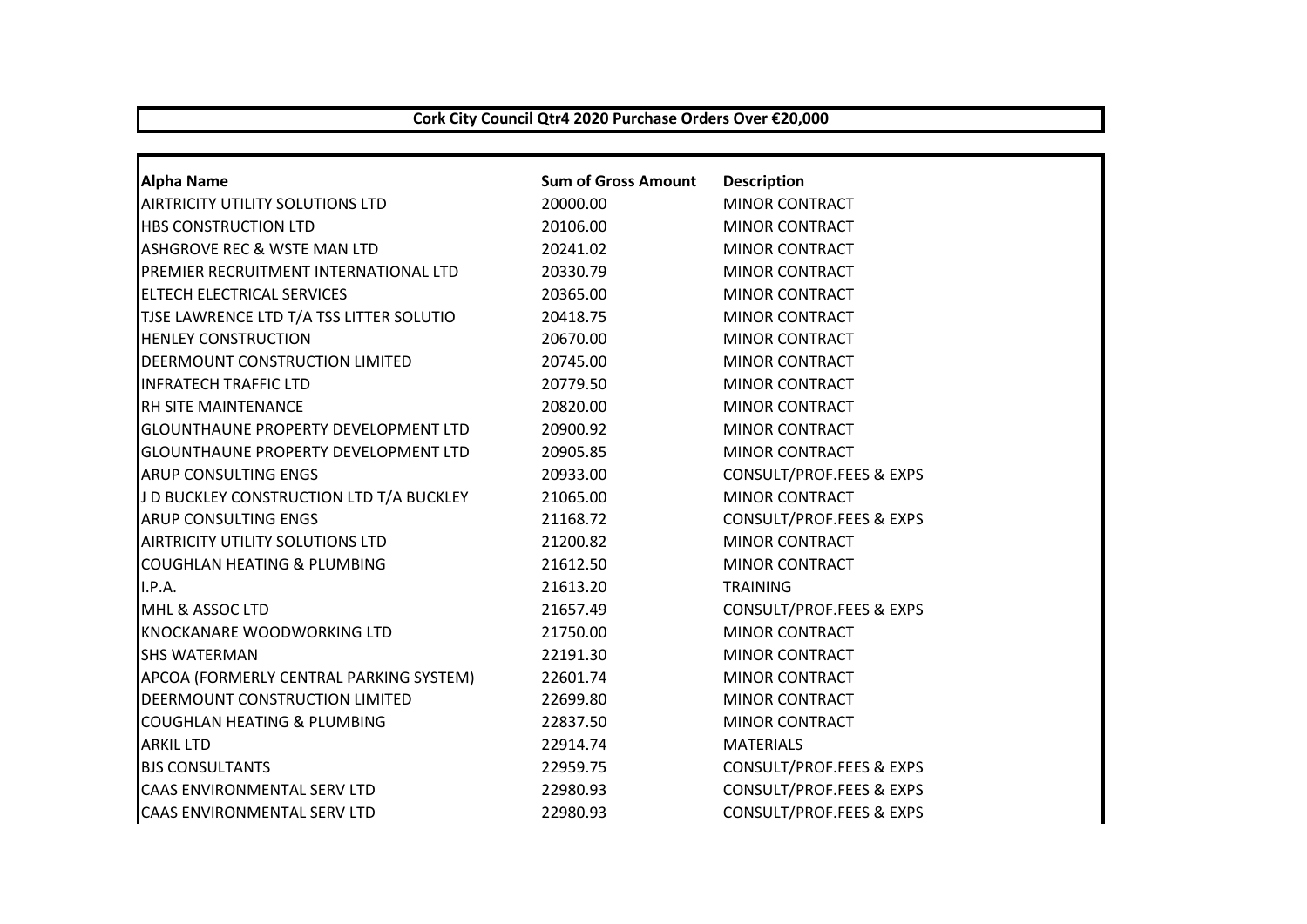| <b>AN POST</b>                              | 23000.00 | <b>POSTAGE</b>                        |  |
|---------------------------------------------|----------|---------------------------------------|--|
| <b>INFRATECH TRAFFIC LTD</b>                | 23082.50 | <b>MINOR CONTRACT</b>                 |  |
| ASHGROVE REC & WSTE MAN LTD                 | 23130.85 | <b>MINOR CONTRACT</b>                 |  |
| <b>CUMNOR CONSTRUCTION LTD</b>              | 23265.48 | <b>MINOR CONTRACT</b>                 |  |
| NOVAFIELD CORK LTD                          | 23479.05 | <b>CAPITAL CONTRACT</b>               |  |
| <b>HBS CONSTRUCTION LTD</b>                 | 23490.00 | <b>MINOR CONTRACT</b>                 |  |
| <b>ROADSTONE LIMITED</b>                    | 24032.54 | <b>MATERIALS</b>                      |  |
| ARUP CONSULTING ENGS                        | 24128.31 | <b>CONSULT/PROF.FEES &amp; EXPS</b>   |  |
| <b>GLOUNTHAUNE PROPERTY DEVELOPMENT LTD</b> | 24328.00 | <b>MINOR CONTRACT</b>                 |  |
| ARUP CONSULTING ENGS                        | 24773.67 | <b>CONSULT/PROF.FEES &amp; EXPS</b>   |  |
| PARKLAWN TREE SERVICES LTD                  | 24806.56 | <b>MINOR CONTRACT</b>                 |  |
| DATAPAC LTD                                 | 24905.70 | <b>MINOR CONTRACT</b>                 |  |
| <b>HENLEY CONSTRUCTION</b>                  | 25120.00 | MINOR CONTRACT                        |  |
| MICHAEL SHEEHAN CONSTR. (FARRAN) LTD        | 25200.00 | <b>MINOR CONTRACT</b>                 |  |
| <b>GAS NETWORKS IRELAND</b>                 | 25943.46 | <b>MINOR CONTRACT</b>                 |  |
| <b>HENLEY CONSTRUCTION</b>                  | 26060.00 | <b>MINOR CONTRACT</b>                 |  |
| LEHANE ENVR & IND SERVS LTD                 | 26628.51 | MINOR CONTRACT                        |  |
| <b>RPS CONSULTING ENGINEERS</b>             | 26971.66 | CONSULT/PROF.FEES & EXPS              |  |
| <b>RPS CONSULTING ENGINEERS</b>             | 26971.66 | <b>CONSULT/PROF.FEES &amp; EXPS</b>   |  |
| AN POST                                     | 27000.00 | <b>POSTAGE</b>                        |  |
| SYNERGY SECURITY SOLUTIONS LTD              | 27225.00 | <b>MINOR CONTRACT</b>                 |  |
| JACOBS ENGINEERING IRELAND LTD              | 27416.70 | <b>CONSULT/PROF.FEES &amp; EXPS</b>   |  |
| COUGHLAN HEATING & PLUMBING                 | 27550.00 | <b>MINOR CONTRACT</b>                 |  |
| <b>PYBURN LTD</b>                           | 27554.89 | <b>MATERIALS</b>                      |  |
| <b>INFRATECH TRAFFIC LTD</b>                | 28205.50 | <b>MINOR CONTRACT</b>                 |  |
| HOLDEN PLANT RENTALS LTD                    | 28512.27 | <b>VEHICLE FLEET HIRE &amp; MAINT</b> |  |
| HOLDEN PLANT RENTALS LTD                    | 28528.29 | <b>VEHICLE FLEET HIRE &amp; MAINT</b> |  |
| HOLDEN PLANT RENTALS LTD                    | 28590.53 | <b>VEHICLE FLEET HIRE &amp; MAINT</b> |  |
| ADR + PROJECT PROFESSIONALS LIMITED         | 28888.75 | CONSULT/PROF.FEES & EXPS              |  |
| AIRTRICITY UTILITY SOLUTIONS LTD            | 28979.50 | <b>MINOR CONTRACT</b>                 |  |
| <b>WALKER VEHICLE RENTALS LTD</b>           | 29047.59 | <b>VEHICLE FLEET HIRE &amp; MAINT</b> |  |
| <b>ROADSTONE LIMITED</b>                    | 29142.44 | <b>MATERIALS</b>                      |  |
| <b>HENLEY CONSTRUCTION</b>                  | 29210.00 | <b>MINOR CONTRACT</b>                 |  |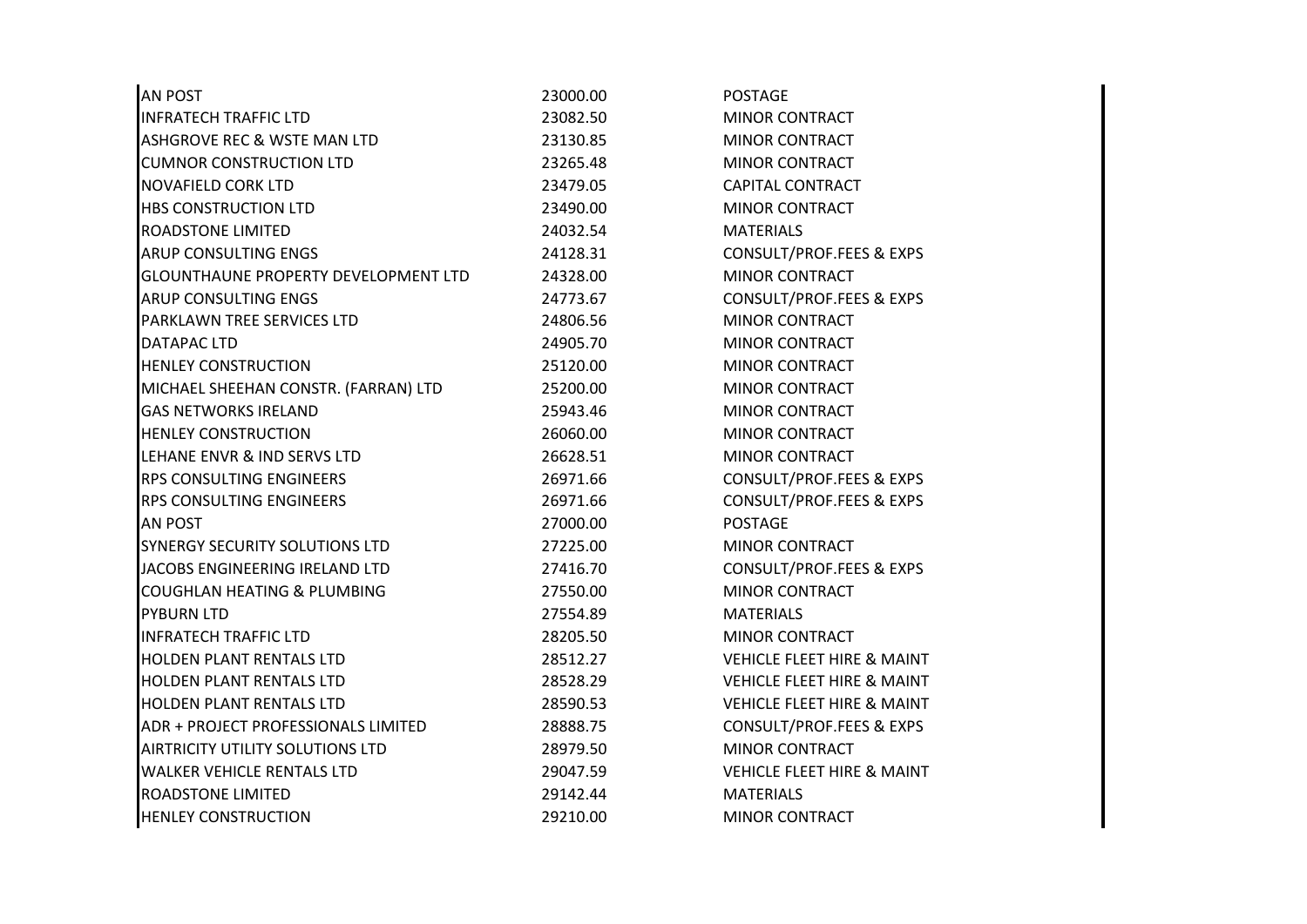| COUGHLAN HEATING & PLUMBING              | 29307.50 | <b>MINOR CONTRACT</b>                 |
|------------------------------------------|----------|---------------------------------------|
| <b>TERRY REA</b>                         | 29500.00 | <b>MINOR CONTRACT</b>                 |
| <b>WALKER VEHICLE RENTALS LTD</b>        | 29515.21 | <b>VEHICLE FLEET HIRE &amp; MAINT</b> |
| <b>WALKER VEHICLE RENTALS LTD</b>        | 29630.98 | <b>VEHICLE FLEET HIRE &amp; MAINT</b> |
| NOVAFIELD CORK LTD                       | 30281.80 | <b>CAPITAL CONTRACT</b>               |
| <b>BJS CONSULTANTS</b>                   | 31097.00 | CONSULT/PROF.FEES & EXPS              |
| LITTLE BRIDGE FLOWERS LTD                | 31221.97 | <b>MATERIALS</b>                      |
| <b>GLASSCO RECYCLING LTD</b>             | 31222.84 | <b>MINOR CONTRACT</b>                 |
| <b>KELLYS CARPET &amp; FLOORING</b>      | 31233.00 | <b>MINOR CONTRACT</b>                 |
| COUGHLAN HEATING & PLUMBING              | 31255.00 | <b>MINOR CONTRACT</b>                 |
| <b>LAGAN ASPHALT LIMITED</b>             | 32210.23 | <b>MINOR CONTRACT</b>                 |
| COUGHLAN HEATING & PLUMBING              | 32237.25 | <b>MINOR CONTRACT</b>                 |
| <b>TERRY REA</b>                         | 32645.60 | <b>MINOR CONTRACT</b>                 |
| I.P.A.                                   | 33166.12 | <b>TRAINING</b>                       |
| MICHAEL SHEEHAN CONSTR. (FARRAN) LTD     | 33922.80 | MINOR CONTRACT                        |
| MICHAEL SHEEHAN CONSTR. (FARRAN) LTD     | 33922.80 | <b>MINOR CONTRACT</b>                 |
| MICHAEL SHEEHAN CONSTR. (FARRAN) LTD     | 33922.80 | <b>MINOR CONTRACT</b>                 |
| KILGOBBIN CASTLE HOLDINGS LTD.           | 34125.00 | <b>MINOR CONTRACT</b>                 |
| PETROGAS GROUP LIMITED                   | 34407.89 | <b>FUEL</b>                           |
| <b>BPH CONSTRUCTION LTD</b>              | 34648.20 | MINOR CONTRACT                        |
| J D BUCKLEY CONSTRUCTION LTD T/A BUCKLEY | 34969.43 | <b>MINOR CONTRACT</b>                 |
| PETROGAS GROUP LIMITED                   | 35456.64 | <b>FUEL</b>                           |
| ARUP CONSULTING ENGS                     | 35513.50 | <b>CONSULT/PROF.FEES &amp; EXPS</b>   |
| <b>O'SHEAS BUILDERS</b>                  | 35596.00 | <b>CAPITAL CONTRACT</b>               |
| <b>ARUP CONSULTING ENGS</b>              | 35901.91 | CONSULT/PROF.FEES & EXPS              |
| AN POST                                  | 36000.00 | <b>POSTAGE</b>                        |
| CLIFTON SCANNELL EMERSON ASSOCIATES LTD, | 36058.00 | CONSULT/PROF.FEES & EXPS              |
| <b>KPMG</b>                              | 36105.12 | <b>CONSULT/PROF.FEES &amp; EXPS</b>   |
| <b>ARUP CONSULTING ENGS</b>              | 36239.50 | CONSULT/PROF.FEES & EXPS              |
| <b>CAHALANE BROS LTD</b>                 | 36278.64 | <b>MINOR CONTRACT</b>                 |
| PFH TECHNOLOGY GROUP                     | 36379.86 | NON CAP EQUIP PURCHASE                |
| DAVID MCGRATH & ASSOCIATES               | 36493.60 | <b>CONSULT/PROF.FEES &amp; EXPS</b>   |
| <b>HENLEY CONSTRUCTION</b>               | 36550.00 | <b>MINOR CONTRACT</b>                 |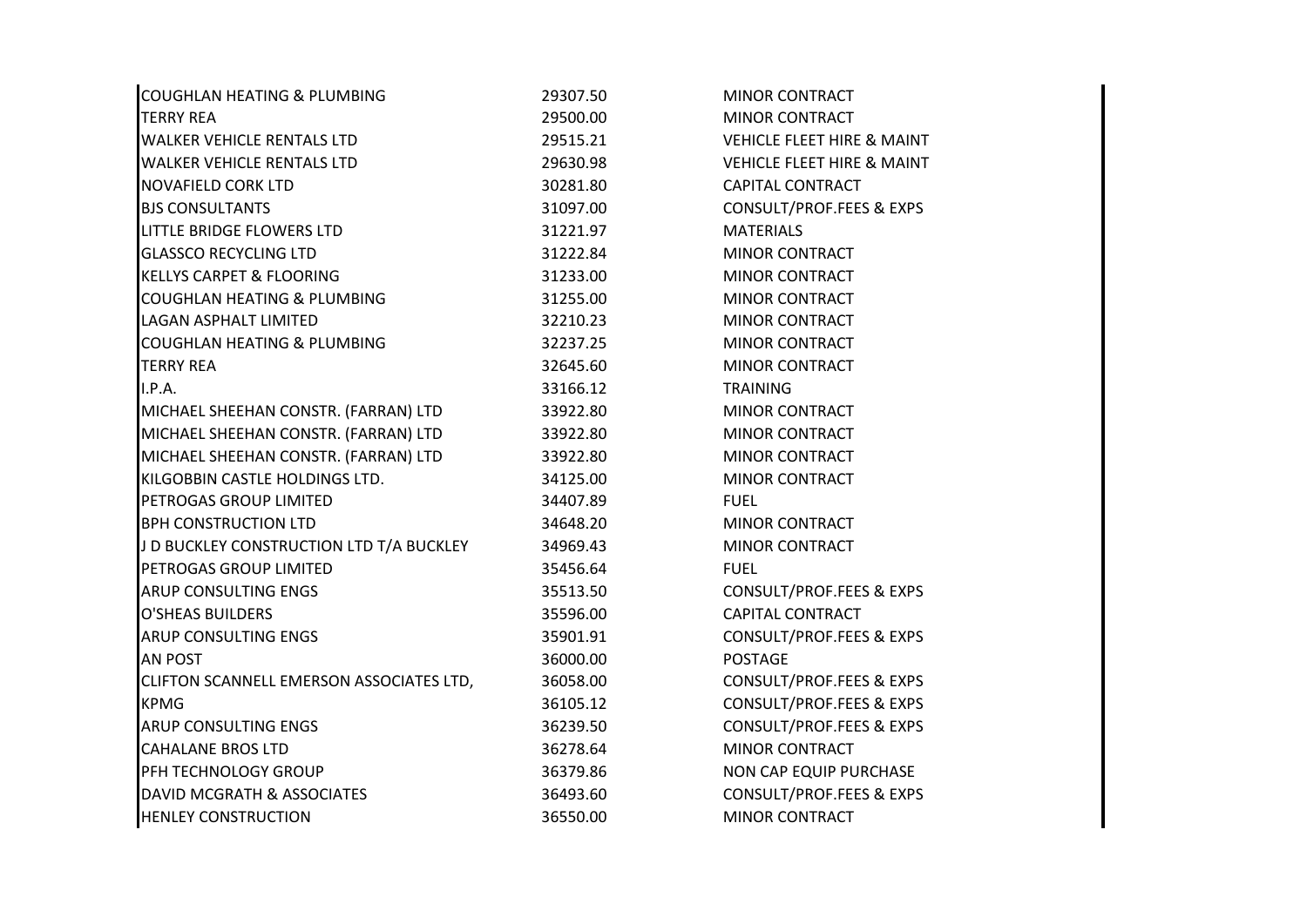| <b>ROADSTONE LIMITED</b>                 | 36855.29 | <b>MATERIALS</b>                      |
|------------------------------------------|----------|---------------------------------------|
| <b>HOLDEN PLANT RENTALS LTD</b>          | 37029.21 | <b>VEHICLE FLEET HIRE &amp; MAINT</b> |
| HOLDEN PLANT RENTALS LTD                 | 37048.57 | <b>VEHICLE FLEET HIRE &amp; MAINT</b> |
| <b>TOP SECURITY LTD</b>                  | 37162.12 | <b>MINOR CONTRACT</b>                 |
| PETROGAS GROUP LIMITED                   | 37642.41 | <b>FUEL</b>                           |
| AN POST-STATUTORY ACCS                   | 37807.21 | <b>MINOR CONTRACT</b>                 |
| HOLDEN PLANT RENTALS LTD                 | 37919.56 | <b>VEHICLE FLEET HIRE &amp; MAINT</b> |
| <b>BPH CONSTRUCTION LTD</b>              | 38018.70 | <b>MINOR CONTRACT</b>                 |
| <b>MCGINTY &amp; O SHEA LTD</b>          | 38950.00 | <b>MINOR CONTRACT</b>                 |
| <b>ASSOCIATED HUMAN RESOURCES SVCS</b>   | 38970.53 | CONSULT/PROF.FEES & EXPS              |
| <b>ARUP CONSULTING ENGS</b>              | 39403.05 | CONSULT/PROF.FEES & EXPS              |
| LEHANE ENVR & IND SERVS LTD              | 40581.81 | <b>MINOR CONTRACT</b>                 |
| <b>COUGHLAN HEATING &amp; PLUMBING</b>   | 40995.00 | MINOR CONTRACT                        |
| <b>HARTECAST LTD</b>                     | 41115.80 | <b>MATERIALS</b>                      |
| <b>O MAHONYS</b>                         | 41614.67 | <b>MINOR CONTRACT</b>                 |
| PRIORITY GEOTECHNICAL LTD                | 41776.84 | <b>MINOR CONTRACT</b>                 |
| FIRST STEP HOMES (IRELAND) LTD           | 41924.37 | <b>RENT</b>                           |
| <b>ARUP CONSULTING ENGS</b>              | 42337.51 | CONSULT/PROF.FEES & EXPS              |
| GLOUNTHAUNE PROPERTY DEVELOPMENT LTD     | 42904.75 | <b>MINOR CONTRACT</b>                 |
| <b>HENLEY CONSTRUCTION</b>               | 43830.00 | <b>MINOR CONTRACT</b>                 |
| <b>CORK BUILDERS PROVIDERS</b>           | 44033.34 | <b>MATERIALS</b>                      |
| HWBC CHARTERED SURVEYORS-RENT            | 44165.00 | <b>RENT</b>                           |
| ABBEY BLINDS T/A ACME BLINDS & SHUTTERS  | 44196.90 | <b>MINOR CONTRACT</b>                 |
| <b>MCGINTY &amp; O SHEA LTD</b>          | 44291.89 | <b>MINOR CONTRACT</b>                 |
| <b>ARUP CONSULTING ENGS</b>              | 44749.43 | <b>CONSULT/PROF.FEES &amp; EXPS</b>   |
| <b>CAHALANE BROS LTD</b>                 | 45165.69 | <b>MINOR CONTRACT</b>                 |
| <b>KEARY MOTORS LTD</b>                  | 45560.00 | <b>VEHICLE FLEET HIRE &amp; MAINT</b> |
| <b>KEARY MOTORS LTD</b>                  | 45560.00 | <b>VEHICLE FLEET HIRE &amp; MAINT</b> |
| <b>KEARY MOTORS LTD</b>                  | 45560.00 | <b>VEHICLE FLEET HIRE &amp; MAINT</b> |
| K-MAC FACILITIES MANAGEMENT SERVICES     | 45570.24 | <b>REPAIR &amp; MAINTENACE</b>        |
| GLOUNTHAUNE PROPERTY DEVELOPMENT LTD     | 45593.32 | <b>MINOR CONTRACT</b>                 |
| <b>IRISH BIOTECH SYSTEMS</b>             | 45881.21 | <b>MINOR CONTRACT</b>                 |
| J D BUCKLEY CONSTRUCTION LTD T/A BUCKLEY | 46098.00 | <b>MINOR CONTRACT</b>                 |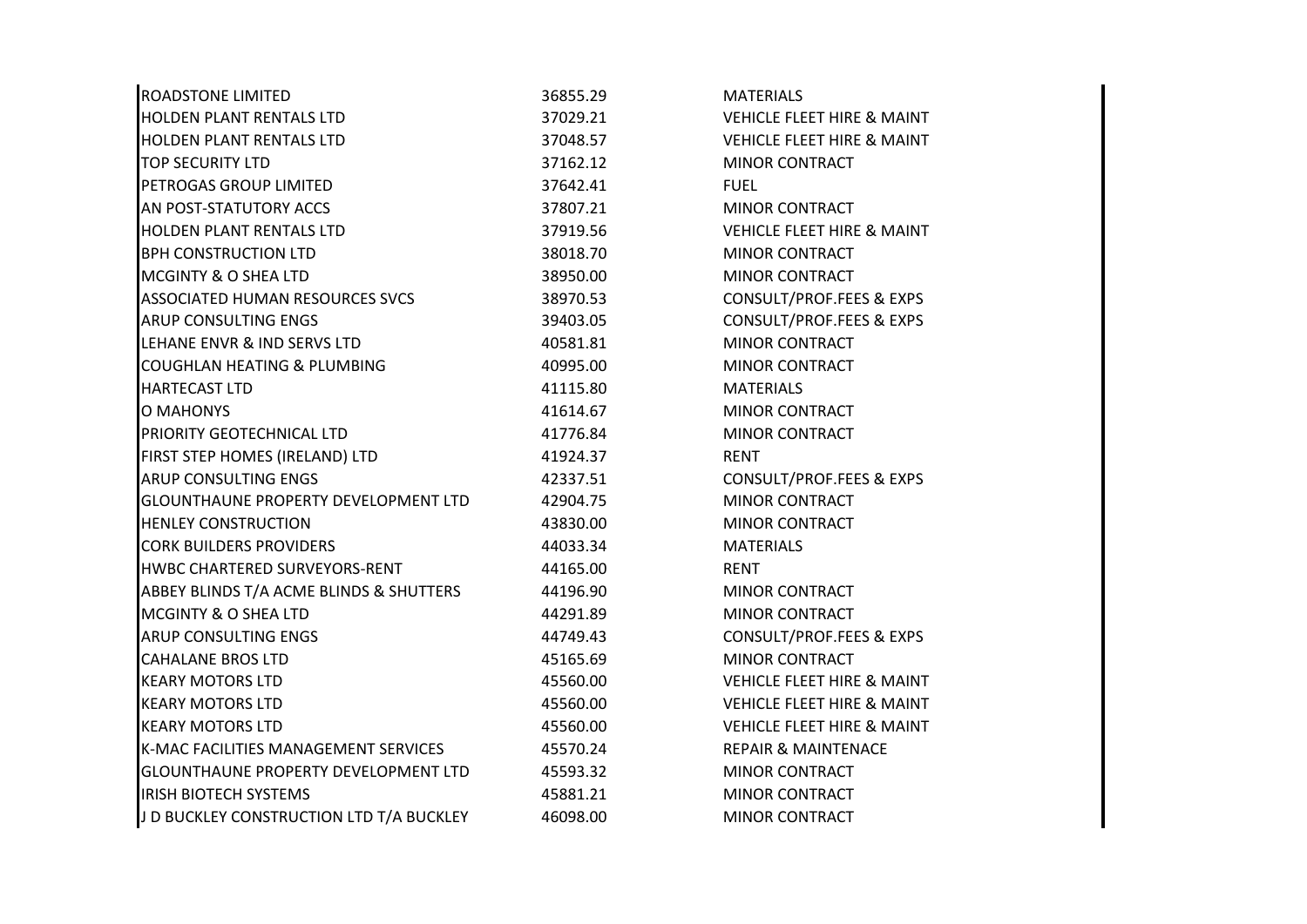| <b>ARUP CONSULTING ENGS</b>                 | 46100.40 | CONSULT/PROF.FEES & EXPS              |
|---------------------------------------------|----------|---------------------------------------|
| <b>HBS CONSTRUCTION LTD</b>                 | 47512.80 | <b>MINOR CONTRACT</b>                 |
| <b>CUMNOR CONSTRUCTION LTD</b>              | 47713.50 | <b>MINOR CONTRACT</b>                 |
| RETROFIT DESIGNS LTD                        | 47813.40 | <b>MINOR CONTRACT</b>                 |
| MICHAEL SHEEHAN CONSTR. (FARRAN) LTD        | 48461.40 | <b>MINOR CONTRACT</b>                 |
| <b>WALKER VEHICLE RENTALS LTD</b>           | 48530.44 | <b>VEHICLE FLEET HIRE &amp; MAINT</b> |
| MAC PLANT AND CIVILS LIMITED                | 48650.00 | <b>MINOR CONTRACT</b>                 |
| ARUP CONSULTING ENGS                        | 49075.19 | CONSULT/PROF.FEES & EXPS              |
| <b>CORK DRAIN &amp; TANK CLEANING LTD</b>   | 49164.20 | <b>MINOR CONTRACT</b>                 |
| <b>WALKER VEHICLE RENTALS LTD</b>           | 49909.24 | <b>VEHICLE FLEET HIRE &amp; MAINT</b> |
| <b>CUMNOR CONSTRUCTION LTD</b>              | 49916.63 | <b>MINOR CONTRACT</b>                 |
| <b>MURNANE &amp; O SHEA LTD</b>             | 50000.00 | <b>CAPITAL CONTRACT</b>               |
| <b>AIRTRICITY UTILITY SOLUTIONS LTD</b>     | 50000.00 | <b>CAPITAL CONTRACT</b>               |
| <b>WALKER VEHICLE RENTALS LTD</b>           | 50091.95 | <b>VEHICLE FLEET HIRE &amp; MAINT</b> |
| <b>RETROFIT DESIGNS LTD</b>                 | 50276.70 | <b>MINOR CONTRACT</b>                 |
| ARUP CONSULTING ENGS                        | 50501.47 | CONSULT/PROF.FEES & EXPS              |
| <b>GLOUNTHAUNE PROPERTY DEVELOPMENT LTD</b> | 51693.44 | <b>MINOR CONTRACT</b>                 |
| RPS CONSULTING ENGINEERS                    | 51804.59 | CONSULT/PROF.FEES & EXPS              |
| <b>BPH CONSTRUCTION LTD</b>                 | 52500.00 | <b>MINOR CONTRACT</b>                 |
| <b>WARD &amp; BURKE CONSTRUCTION LTD</b>    | 54064.15 | <b>MINOR CONTRACT</b>                 |
| <b>ARUP CONSULTING ENGS</b>                 | 54076.11 | CONSULT/PROF.FEES & EXPS              |
| CLIFTON SCANNELL EMERSON ASSOCIATES LTD,    | 54087.00 | <b>CONSULT/PROF.FEES &amp; EXPS</b>   |
| <b>ENVIROBEAD LTD</b>                       | 54270.00 | MINOR CONTRACT                        |
| <b>CUMNOR CONSTRUCTION LTD</b>              | 54964.80 | <b>MINOR CONTRACT</b>                 |
| CONNIE MANNING WINDOWS LTD                  | 55875.00 | <b>REPAIR &amp; MAINTENACE</b>        |
| <b>CONACK CONSTRUCTION LTD</b>              | 57771.19 | <b>CAPITAL CONTRACT</b>               |
| M J FLOOD TECHNOLOGY LTD                    | 57931.93 | <b>MINOR CONTRACT</b>                 |
| PRIORITY GEOTECHNICAL LTD                   | 58063.70 | <b>MINOR CONTRACT</b>                 |
| LEHANE ENVR & IND SERVS LTD                 | 58746.14 | MINOR CONTRACT                        |
| <b>ENVIROBEAD LTD</b>                       | 58835.00 | <b>MINOR CONTRACT</b>                 |
| <b>SYNERGY SECURITY SOLUTIONS LTD</b>       | 58880.43 | MINOR CONTRACT                        |
| <b>ACE CONTROL SYSTEMS LTD</b>              | 62536.00 | <b>MINOR CONTRACT</b>                 |
| <b>ARUP CONSULTING ENGS</b>                 | 63506.27 | CONSULT/PROF.FEES & EXPS              |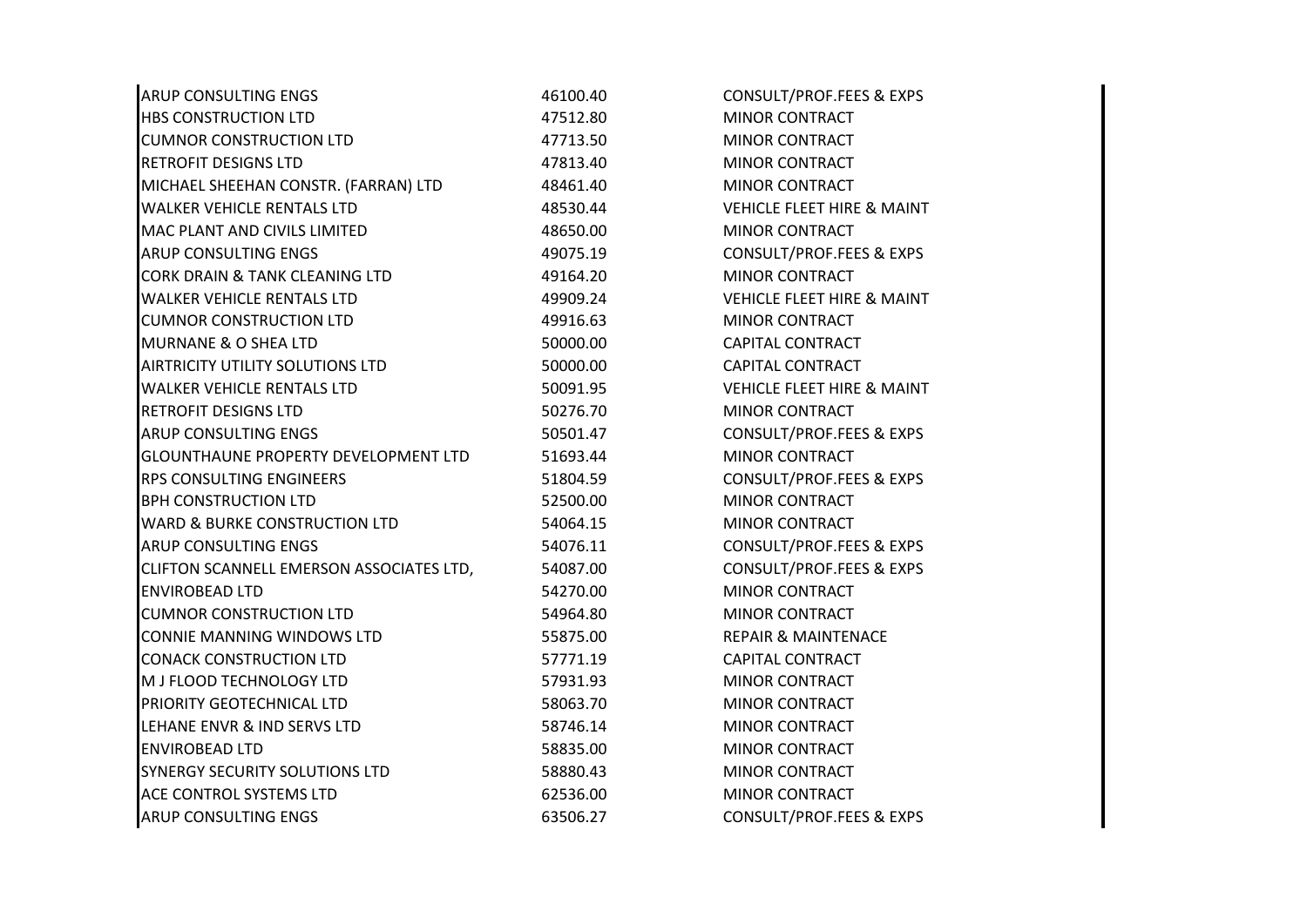| <b>NANGLE &amp; NIESEN LTD</b>           | 63582.10  | <b>MINOR CONTRACT</b>               |
|------------------------------------------|-----------|-------------------------------------|
| <b>MCGINTY &amp; O SHEA LTD</b>          | 63898.43  | <b>CAPITAL CONTRACT</b>             |
| KIERAN KELLY CONTRACTS LIMITED           | 64600.00  | <b>MINOR CONTRACT</b>               |
| <b>ARUP CONSULTING ENGS</b>              | 64961.27  | CONSULT/PROF.FEES & EXPS            |
| OPEN SKY DATA SYSTEMS LTD                | 65797.38  | <b>MINOR CONTRACT</b>               |
| MICHAEL DALY T/A TREE SERVICES           | 66295.35  | MINOR CONTRACT                      |
| J D BUCKLEY CONSTRUCTION LTD T/A BUCKLEY | 67672.80  | <b>MINOR CONTRACT</b>               |
| MACKEY PLANT CONSTRUCTION LIMITED        | 67716.00  | <b>MINOR CONTRACT</b>               |
| <b>ROUNDWOOD TIMBER LTD</b>              | 69266.45  | <b>MATERIALS</b>                    |
| LEHANE ENVR & IND SERVS LTD              | 70994.57  | <b>MINOR CONTRACT</b>               |
| EVENTI MANAGEMENT OD LTD                 | 71874.00  | <b>MINOR CONTRACT</b>               |
| MCGINTY & O SHEA LTD                     | 73546.50  | <b>CAPITAL CONTRACT</b>             |
| AECOM PROFESSIONAL SERVICES IRELAND LTD  | 73744.71  | CONSULT/PROF.FEES & EXPS            |
| COUGHLAN HEATING & PLUMBING              | 74667.00  | <b>MINOR CONTRACT</b>               |
| LYONSHALL LTD                            | 77040.34  | <b>CAPITAL CONTRACT</b>             |
| <b>DONAL MURRAY LTD</b>                  | 78977.73  | ELECTRICAL CONTRACT                 |
| <b>ARUP CONSULTING ENGS</b>              | 81047.01  | <b>CONSULT/PROF.FEES &amp; EXPS</b> |
| AIRTRICITY UTILITY SOLUTIONS LTD         | 81882.65  | <b>MINOR CONTRACT</b>               |
| DONAL MURRAY LTD                         | 82529.38  | ELECTRICAL CONTRACT                 |
| PARK MAGIC MOBILE SOLUTIONS LTD          | 84264.93  | MINOR CONTRACT                      |
| <b>MCGINTY &amp; O SHEA LTD</b>          | 84797.63  | <b>MINOR CONTRACT</b>               |
| <b>DATAPAC LTD</b>                       | 85782.35  | NON CAP EQUIP PURCHASE              |
| <b>ARUP CONSULTING ENGS</b>              | 85845.87  | CONSULT/PROF.FEES & EXPS            |
| <b>ARUP CONSULTING ENGS</b>              | 88877.16  | <b>CONSULT/PROF.FEES &amp; EXPS</b> |
| J D BUCKLEY CONSTRUCTION LTD T/A BUCKLEY | 89871.30  | MINOR CONTRACT                      |
| TRAFFIC MANAGEMENT INSTALLATIONS LTD     | 90168.62  | <b>MINOR CONTRACT</b>               |
| <b>ARUP CONSULTING ENGS</b>              | 90481.99  | CONSULT/PROF.FEES & EXPS            |
| <b>MARINA WINDOWS LTD</b>                | 90986.66  | MINOR CONTRACT                      |
| DOMESTIC GAS HEATING SYSTEMS LTD         | 93820.00  | <b>REPAIR &amp; MAINTENACE</b>      |
| <b>ROADSTONE LIMITED</b>                 | 96642.59  | <b>MATERIALS</b>                    |
| <b>ARUP CONSULTING ENGS</b>              | 97748.58  | <b>MINOR CONTRACT</b>               |
| DO NOT USE DEERMOUNT CONSTRUCTION LTD    | 107672.66 | <b>CAPITAL CONTRACT</b>             |
| <b>DONAL MURRAY LTD</b>                  | 121181.44 | ELECTRICAL CONTRACT                 |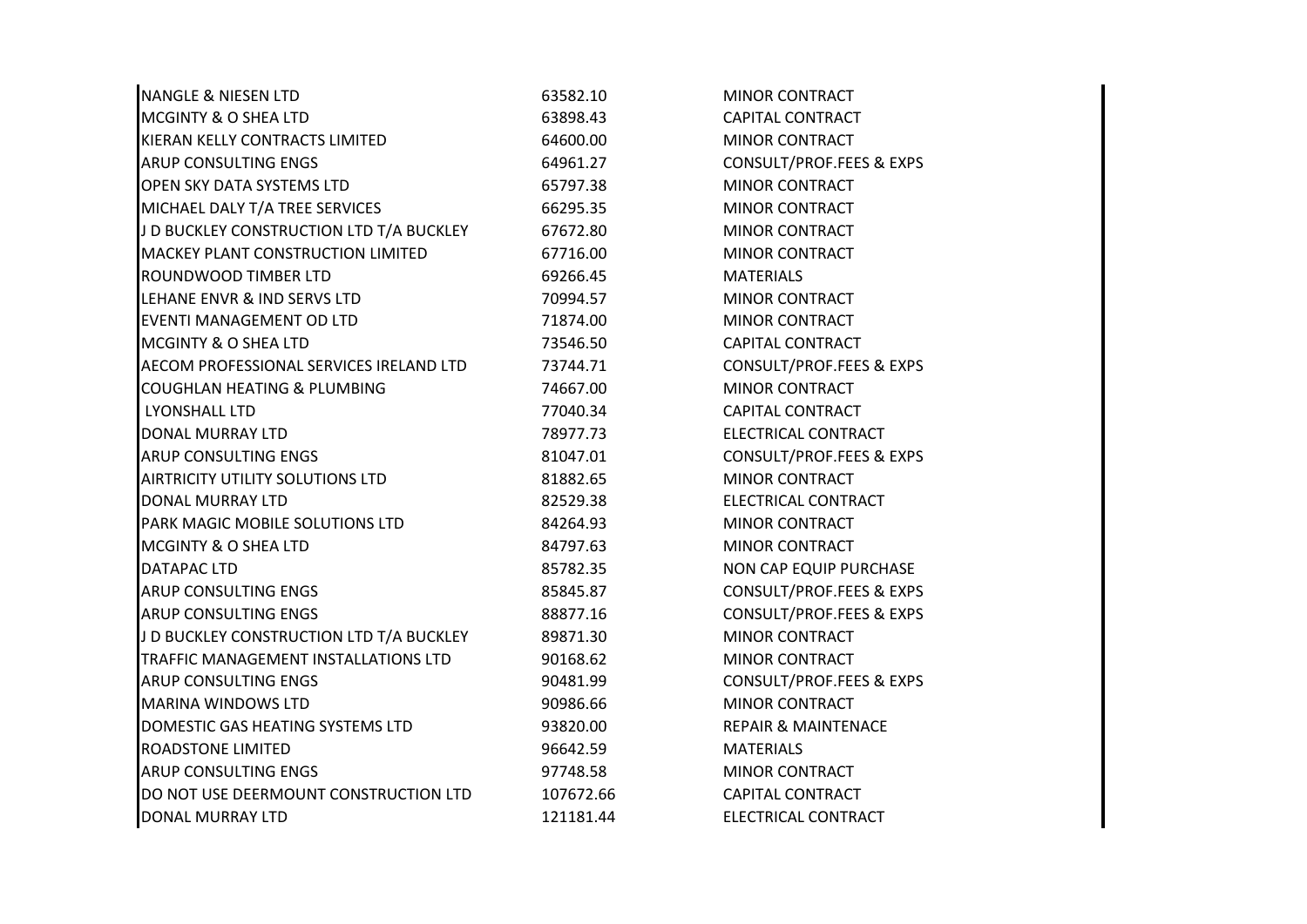| O KELLY BROS CIVIL ENGINEERING LTD       | 121189.89 | <b>MINOR CONTRACT</b>               |
|------------------------------------------|-----------|-------------------------------------|
| MHL & ASSOC LTD                          | 128115.60 | <b>CONSULT/PROF.FEES &amp; EXPS</b> |
| <b>CUMNOR CONSTRUCTION LTD</b>           | 136441.25 | <b>MINOR CONTRACT</b>               |
| LAGAN ASPHALT LIMITED                    | 137546.06 | <b>MINOR CONTRACT</b>               |
| <b>O'SHEAS BUILDERS</b>                  | 166494.83 | <b>CAPITAL CONTRACT</b>             |
| <b>COFFEY CONSTRUCTION LTD</b>           | 176578.11 | <b>MINOR CONTRACT</b>               |
| MICHAEL KELLEHER                         | 187713.53 | <b>MINOR CONTRACT</b>               |
| <b>CUMNOR CONSTRUCTION LTD</b>           | 188432.14 | <b>MINOR CONTRACT</b>               |
| COUGHLAN HEATING & PLUMBING              | 196227.50 | <b>MINOR CONTRACT</b>               |
| MCGINTY & O SHEA LTD                     | 200377.62 | <b>MINOR CONTRACT</b>               |
| HIGH STREET PARTNERSHIP                  | 207344.99 | <b>CAPITAL CONTRACT</b>             |
| AIRTRICITY UTILITY SOLUTIONS LTD         | 232208.49 | <b>MINOR CONTRACT</b>               |
| <b>PWS SIGNS</b>                         | 234608.11 | MINOR CONTRACT                      |
| <b>CEM PLANT LTD</b>                     | 252492.00 | <b>MINOR CONTRACT</b>               |
| <b>CUMNOR CONSTRUCTION LTD</b>           | 276710.63 | <b>CAPITAL CONTRACT</b>             |
| <b>SHS WATERMAN</b>                      | 284699.73 | <b>CAPITAL CONTRACT</b>             |
| G. H. PITTMAN LTD                        | 285044.54 | <b>CONSULT/PROF.FEES &amp; EXPS</b> |
| FINUCANE & SONS PLANT HIRE & CIVIC ENGIN | 298442.01 | <b>MINOR CONTRACT</b>               |
| CONHOR CONSTRUCTION LIMITED              | 311229.57 | <b>MINOR CONTRACT</b>               |
| <b>CUMNOR CONSTRUCTION LTD</b>           | 329138.24 | <b>MINOR CONTRACT</b>               |
| <b>TRAFFIC SOLUTIONS LTD</b>             | 329604.00 | <b>MINOR CONTRACT</b>               |
| <b>ENVIROBEAD LTD</b>                    | 335240.50 | <b>MINOR CONTRACT</b>               |
| COUGHLAN HEATING & PLUMBING              | 338601.00 | <b>MINOR CONTRACT</b>               |
| <b>RETROFIT DESIGNS LTD</b>              | 353920.27 | <b>MINOR CONTRACT</b>               |
| <b>ENVIROBEAD LTD</b>                    | 375429.84 | <b>MINOR CONTRACT</b>               |
| MAC PLANT AND CIVILS LIMITED             | 380841.39 | <b>MINOR CONTRACT</b>               |
| <b>WARD &amp; BURKE CONSTRUCTION LTD</b> | 408166.88 | <b>MINOR CONTRACT</b>               |
| <b>MCGINTY &amp; O SHEA LTD</b>          | 435700.17 | <b>MINOR CONTRACT</b>               |
| NOEL REGAN AND SONS PLANT HIRE LTD       | 450000.00 | <b>CAPITAL CONTRACT</b>             |
| <b>WARD &amp; BURKE CONSTRUCTION LTD</b> | 466940.02 | <b>CAPITAL CONTRACT</b>             |
| LAGAN ASPHALT LIMITED                    | 614566.31 | <b>MINOR CONTRACT</b>               |
| <b>MAVRO LTD</b>                         | 693043.88 | <b>CAPITAL CONTRACT</b>             |
| <b>CUMNOR CONSTRUCTION LTD</b>           | 759238.32 | <b>CAPITAL CONTRACT</b>             |